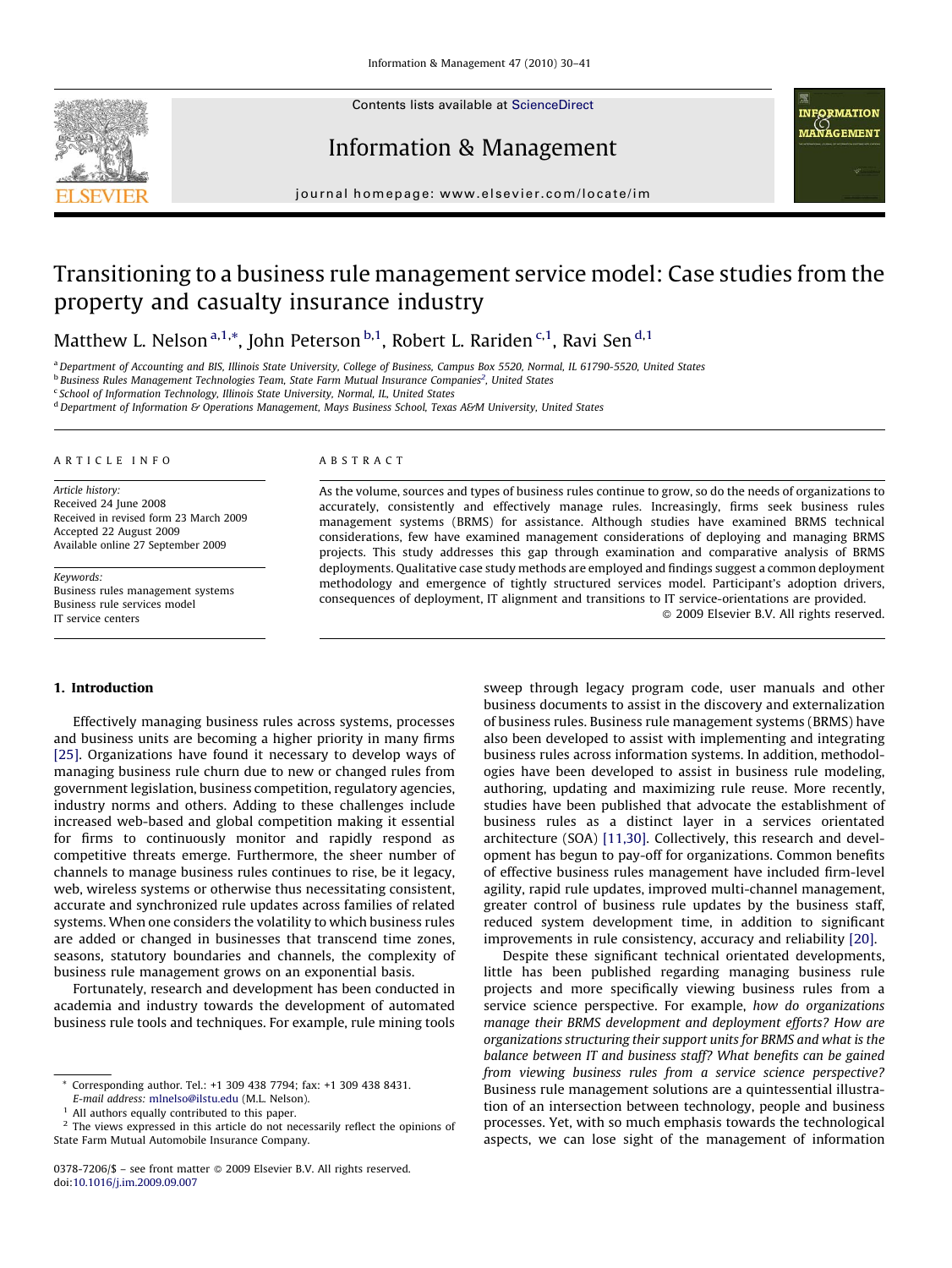system considerations. As with many developments in the IT industry, it is the management of the technology and not the technology itself that presents the most significant challenges. Evidence is growing in the business press that this is occurring as it relates to developing and deploying BRMS [\[21,23\]](#page--1-0).

To address these research questions, this study will examine five implementations of business rules management solutions in different firms from the same industrial group. We examine the underlying business drivers, scope changes, support roles, staffing levels, project management techniques, business–IT alignment and consequences of deployment. Although relevant differences between the firms are noted, the thrust of the findings suggests the use of a common implementation approach of business rule management solutions by the participating firms. This synthesized implementation approach is diagrammed, defined and referred to as the business rules deployment maturity model. The authors contend that this implementation approach is illustrative of the approach that firms may consider as they add business rule (BR) service delivery lines in their IT support units.

The paper is organized as follows. A literature review is presented in Section 2 that reviews key related research streams, including business rules management, application integration, IT alignment and offers a view of business rules management from a service science perspective. Section [3](#page--1-0) provides the research methodology and setting and Section [4](#page--1-0) outlines key findings from the study. Section [5](#page--1-0) discusses the results and provides comparisons of our findings to the literature review. Finally, the study's conclusions and recommendations for future research are provided in Section [6](#page--1-0).

#### 2. Literature review

The modern-day understanding of business rule management solutions has their derivation from the artificial intelligence and expert systems arenas [\[27\]](#page--1-0). Researchers and developers alike began to realize the practical real-world applications of the technology as a simple rules-based interpreter, led prominently through the RETE algorithm [\[9\]](#page--1-0), and by the mid to late 1980s the business rules segment began to distinguish itself. In fact, it was during this timeframe that initial development of the now dominant modern-day BRE commercial products began in earnest: Gensym Corporation's G2 in 1986, Haley Systems, Inc., in 1989, ILOG SA in 1985 and Blaze Advisor<sup>TM</sup> in 1988.

Since these early days, a ground swell of research, development and standards setting has emerged in the business rules management area. The BRMS market is expected to grow to a half billion U.S. dollars in annual product sales with more than 40 vendors worldwide by 2010 [\[14\]](#page--1-0). Furthermore, organizations like the Business Rules Group and the Business Rules Community have been formed to provide cross-industry support, lessons learned, enduser forums and conferences. Higher order standard setting organizations have taken notice with the charter of the Rule Interchange Format Working Group by W3C in 2005 and the release of the Semantics of Business Vocabulary and Business Rules (SBVR) standards in 2006 by Object Management Group.

From a research perspective, distinct research streams have emerged that provide insights ranging from BR authoring, engines, rule mining, and others. Fundamentally, a business rule is defined as ''a statement that defines or constrains some aspect of the business. This must be a term or fact (described as a structural assertion), a constraint (described as an action assertion), or a derivation. It is 'atomic' in that it cannot be broken down or decomposed further into more detailed business rules. If reduced any further, there would be loss of important information about the business.'' Halle defines the business rules approach to systems development as that which ''allows the business to automate its own intelligent logic better, as

well as to introduce change from within itself and learn better and faster to reach its goals'' [\[13\].](#page--1-0)

Business rule authoring is one such stream widely researched, with studies examining rule meta-modeling [\[36,28\],](#page--1-0) authoring [\[4\],](#page--1-0) authoring interfaces [\[12\]](#page--1-0), and several applied rule analyst manuals. Business rule engines (BRE) is another research stream, including BRE effectiveness [\[15\]](#page--1-0), performance and extensive commercially developed business rule engine literature available from vendors such as ILOG, Blaze, Pega Systems, Mindbox and others. Harvesting and the mining of business rules have also been examined [\[7\],](#page--1-0) as well as their similarities to knowledge management [\[22\]](#page--1-0), data mining [\[26\]](#page--1-0) and artificial intelligence. Collectively these provide significant insights into business rules, but the studies largely focus on technical issues, providing little examination of management of business rule implementations such as support levels, scope management, deployment consequences, and effective project management. Similarly, the underlying business drivers of firms to adopt the business rules approach has been studied, including select case studies for build-to-order, customer order scheduling, but they often ignore management of the technology considerations, including IT to business staff alignment, maturity models, development methods, transitioning to a services-orientated IT support organization and others.

Business–IT alignment, for example, has proven to be an important consideration in BRMS projects. Since legacy systems traditionally have business rules buried directly in their application code, the ownership and control over administering BR updates between the IT and business staff if frequently a point of contention. The execution of BR updates and maintenance has historically required the use of the IT staff over prolonged time periods. In effect, this handed control of BR maintenance to IT since the business staff would be forced to wait days (and sometimes weeks depending on the size/complexity of the program) for the IT staff to make the changes, test, and re-deploy the remediated application. This lag time resulted in the business staff viewing IT as an obstacle in BR maintenance, and would give rise to end-users re-prioritizing, disengaging or even circumventing established BR maintenance procedures for more time-sensitive, but sub-optimal, work around solutions. This loss of control by the business staff and a lengthy BR update process are frequently cited drivers of firms to adopt BRMS. The degree of top management support from both the business and IT staff is an important consideration as well. In a recent survey of CIOs (Chief Information Officers) from 2004 to 2005 through 2008, the percent of CIO organizations that reported directly to the company CEO (Chief Executive Officer) has risen from 40% to 47%, while the level of IT spending by large corporations increased from 4.0 to 6.6 as a percent of annual revenues from 2002 to 2006 [\[6\]](#page--1-0). This combination of higher corporate visibility and greater capital responsibility may affect the IT organizations ability to deliver BRMS project success. Studies such as the Business–IT Alignment Maturity Model outlines five levels (ad-hoc, committed, focused, managed to optimized) and numerous metrics (ranging from skills assessments to competence and communication levels) and provides a useful tool for overall measurement of this business–IT staff alignment and maturity [\[17\]](#page--1-0). Furthermore, studies have been conducted that provide needed insights into the ideal IT leader, including effective IT governance techniques and approaches [\[29\]](#page--1-0) could also provide insights into managing this balance of control during BRMS deployments.

Another important consideration is examining the development and systems integration methods utilized by firms when deploying BRMS. According to a recent survey, the top priority of CIOs (Chief Information Officers), has remained much the same during the five years from 2002 to 2006, which is integrating systems and business processes. Case studies that examine the